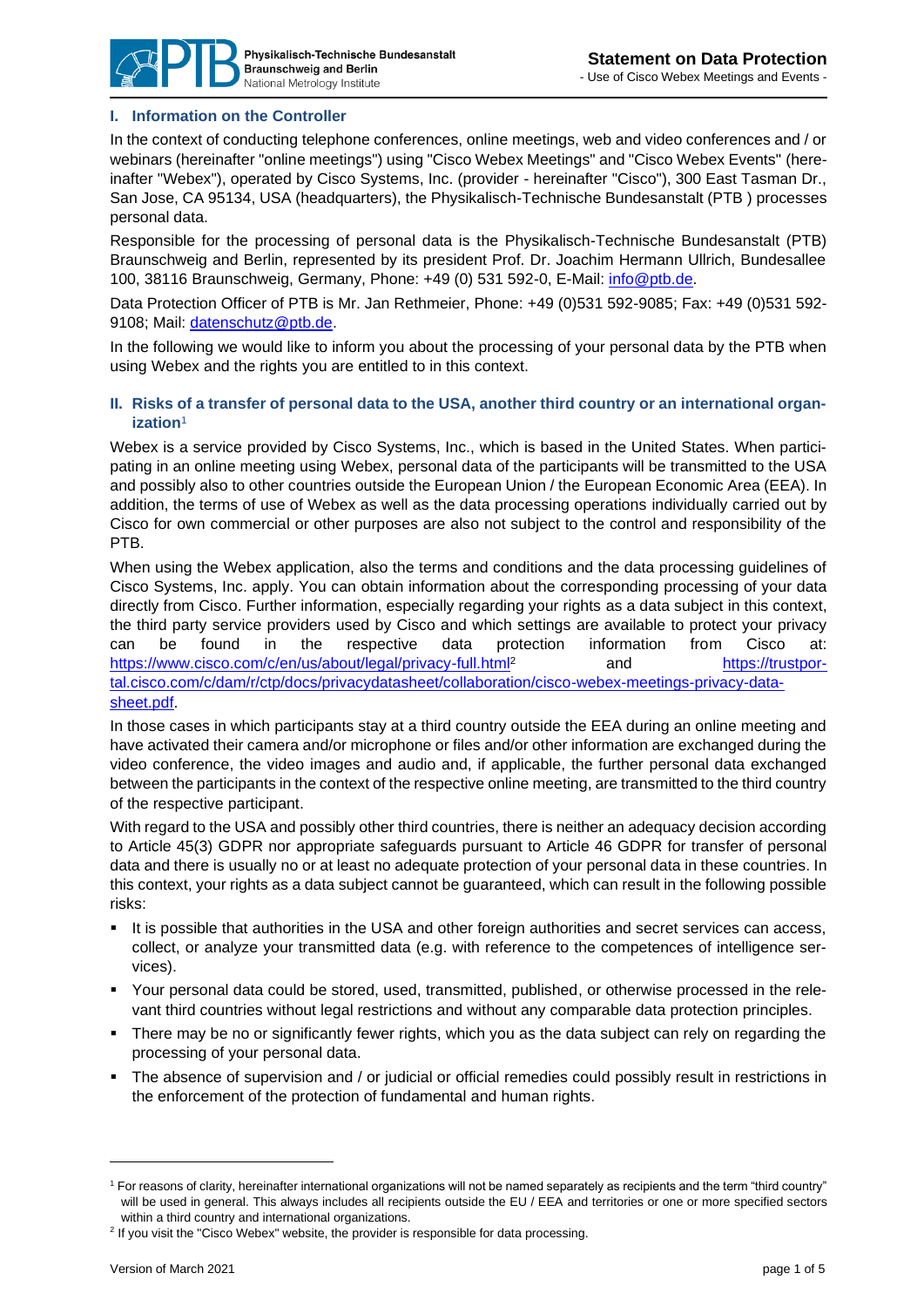## **III. Purposes and legal basis of data processing**

In the context of conducting online meetings by means of Webex, initiated by the PTB, processing of personal data is carried out for the purpose of enabling participation in the respective online meeting. In this regard, PTB pursues the following purposes of processing personal data, unless otherwise stated in the respective sections:

- set-up, organization, and implementation of online meetings for the purposes of
	- internal coordination and interaction between various organizational units of PTB
	- communication with external parties (in particular: suppliers, service providers, consultants, project- , research- and / or cooperation partners and representatives of other authorities)
- supporting administration, performance of duties and research at PTB by suitable communication and information technologies
- documentation of results in the case of recordings
- preservation and maintenance of the technical security and the safe operation of systems as well as their improvement

The processing of personal data by means of Webex takes place, depending on the individual case and unless otherwise stated in the respective sections, on one of the following legal bases:

To the extent that consent is obtained, legal basis is Article 6(1) a) GDPR.

If processing of personal data is necessary for the performance of a contract to which the data subject is party or in order to take steps at the request of the data subject prior to entering into a contract, legal basis is Article 6(1) b) GDPR.

Provided that processing of personal data is necessary for compliance with a legal obligation to which the PTB is subject, legal basis is Article 6(1) c) GDPR.

Insofar as the PTB processes personal in connection with the performance of vested competences and/or statutory tasks, legal basis is Article 6(1) e), (3) GDPR in conjunction with § 3 of the German Federal Data Protection Act (BDSG).

If processing of personal data takes place in the employment context, legal basis is Article 6(1) b) and Article 88(1) GDPR in conjunction with § 26 of the German Federal Data Protection Act (BDSG).

Regarding the preservation and assurance of communication structures at PTB, legal basis is Article 6(1) f) GDPR due to the legitimate interest of PTB.

If an online meeting is recorded, you will be informed separately about the underlying purpose, legal basis and applicable storage period.

## **IV. Data processing**

#### 1. Scope of processing

The PTB processes the following personal data when conducting online meetings by means of Webex:

- *User information* 
	- Name, first name, email address, meeting topic/title
- *Content data – User-generated information*

Video and audio data as well as other information exchanged between the participants during an online meeting and/or shared content and files (to enable the display of video and the playback of audio, the data from the microphone of your terminal device and any video camera on the terminal device will be processed accordingly for the duration of the meeting. You can switch off the camera or mute the microphone yourself at any time using the "Cisco Webex" applications); You may also have the option of using the chat, question or survey functions in a Webex online meeting. In this respect, text entries are processed to display them in the meeting and, where applicable, to record them.

▪ *In the case of recordings (where applicable)* Video, audio, and presentation recordings, possibly text file of the online meeting chat and/or survey content in a conventional format

In addition, Cisco also processes various personal data. The scope of the data processed in each case also depends on the data you, the participant, make available to participants before and/or during participation in an online meeting, as well as on the settings you have chosen.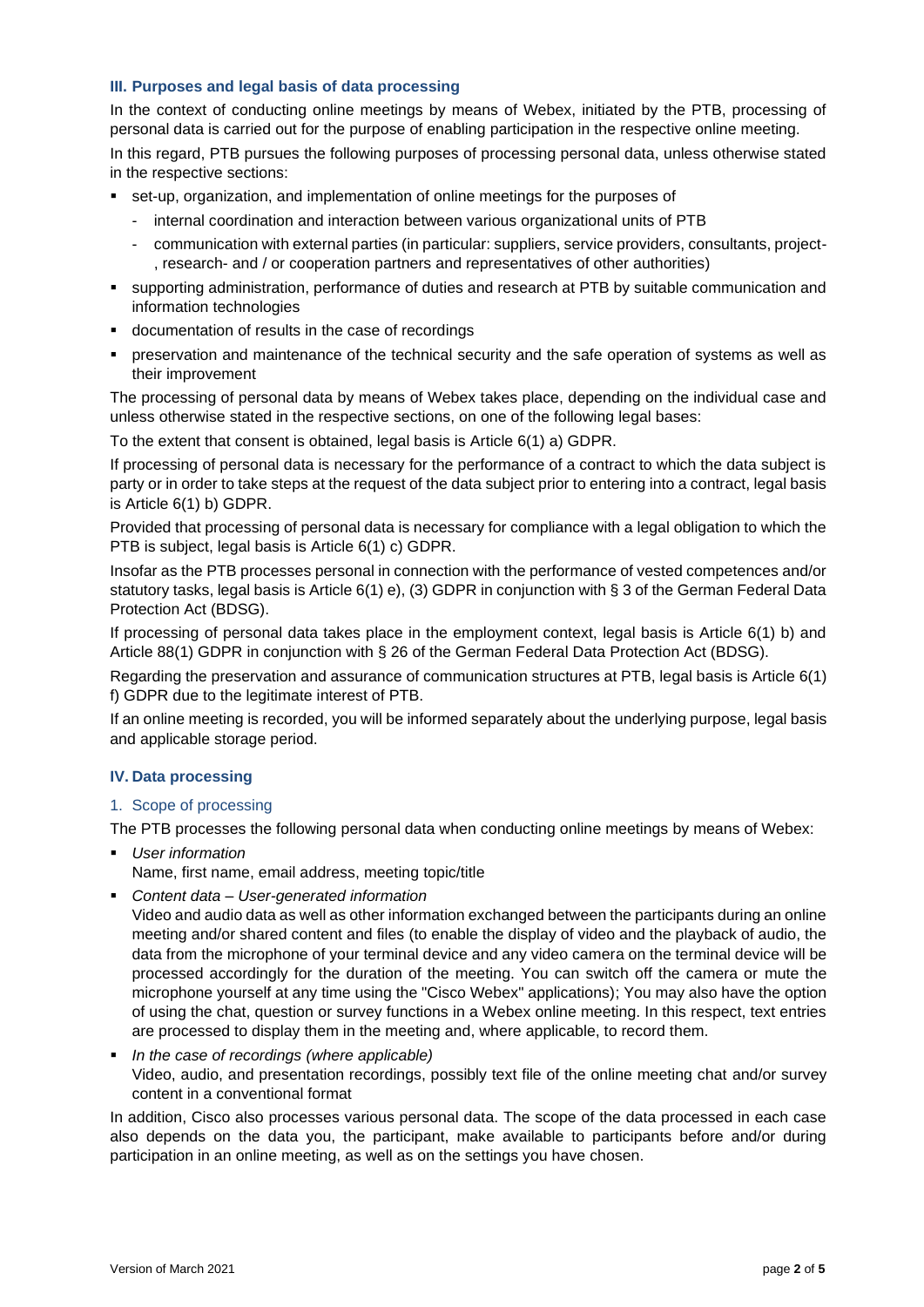The following personal data can be processed by  $Cisco<sup>3</sup>$  when using Webex:

- *User information*  Name, email address, password, IP address, browser, phone number (optional), mailing address (optional), geographic region, avatar (Optional), Unique User ID (UUID)
- *Host and usage information*

IP address, user agent identifier, hardware type, operating system type and version, client version, IP addresses along the network path, MAC address of your client (as applicable), service version, actions taken, geographic region, meeting session information (e.g. date and time, frequency, average and actual duration, quantity, quality, network activity and network connectivity), number of meetings, number of screen-sharing and nonscreen-sharing sessions, number of participants, screen resolution, join method, performance, troubleshooting, and diagnostics information, meeting host information (used for billing purposes - host name and ID, meeting site URL, meeting start/end time), meeting-title, call attendee information, including email addresses, IP address, username, phone numbers, room device information

▪ *User-generated information* Meeting Recordings Transcriptions of call recordings (optional, only applicable if enabled by you), uploaded files (for Webex Events only)

# 2. Transfer of data

Depending on the individual case, transfer of personal data by PTB takes places to the following extent:

- Transfer of video conference data to other participants (video, audio, and chat data as well as other information exchanged between the participants during an online meeting and/or shared content and files).
- Transfer to organizational units of the PTB entrusted with the organization and implementation of online meetings.

Cisco Webex is a cloud-based web and video conference solution that is not operated by PTB itself. Recipient of personal data is therefore also the provider of the Webex application, Cisco Systems, Inc. (as a processor of the PTB) or the German subsidiary Cisco Systems GmbH, Parkring 20, 85748 Garching, as well as each of the globally distributed subsidiaries of Cisco Systems, Inc. A corresponding contract in accordance with Article 28(3) GDPR has been concluded.

Data will not be used for any other than the purposes stated above and will not be disclosed by PTB to third parties, except in cases provided for by law and for the prosecution of criminal offenses or for the purpose of countering threats and dangers.

## 3. Storage period

#### **General**

In general, personal data processed by PTB in the context of participating in an online meeting carried out by means of Webex is only stored for the period necessary to achieve the respective purpose, considering the statutory retention period.

## **Data retention by Cisco<sup>3</sup>**

Cisco stores data to the following extent:

- *User information* is maintained up to 7 years from termination.
- *Host and usage Information* is retained in pseudonymized for a period of 3 years.
- *User-generated information* is retained for 60 days after services are terminated

In this regard, PTB has no influence on the processing and the further use of the data by Cisco for its own purposes and / or outside the contractual relationship, i.e. to what extent, at what location and for what duration the data is stored, to what extent existing deletion obligations are met, if data will be analyzed and/or correlated and to whom the data will be passed on.

## **Recordings**

Provided that video and/or audio content is recorded during an online meeting by PTB, the following applies in principle:

<sup>&</sup>lt;sup>3</sup> Based on Cisco's information [\(https://trustportal.cisco.com/c/dam/r/ctp/docs/privacydatasheet/collaboration/cisco-webex-meet](https://trustportal.cisco.com/c/dam/r/ctp/docs/privacydatasheet/collaboration/cisco-webex-meetings-privacy-data-sheet.pdf)[ings-privacy-data-sheet.pdf\)](https://trustportal.cisco.com/c/dam/r/ctp/docs/privacydatasheet/collaboration/cisco-webex-meetings-privacy-data-sheet.pdf)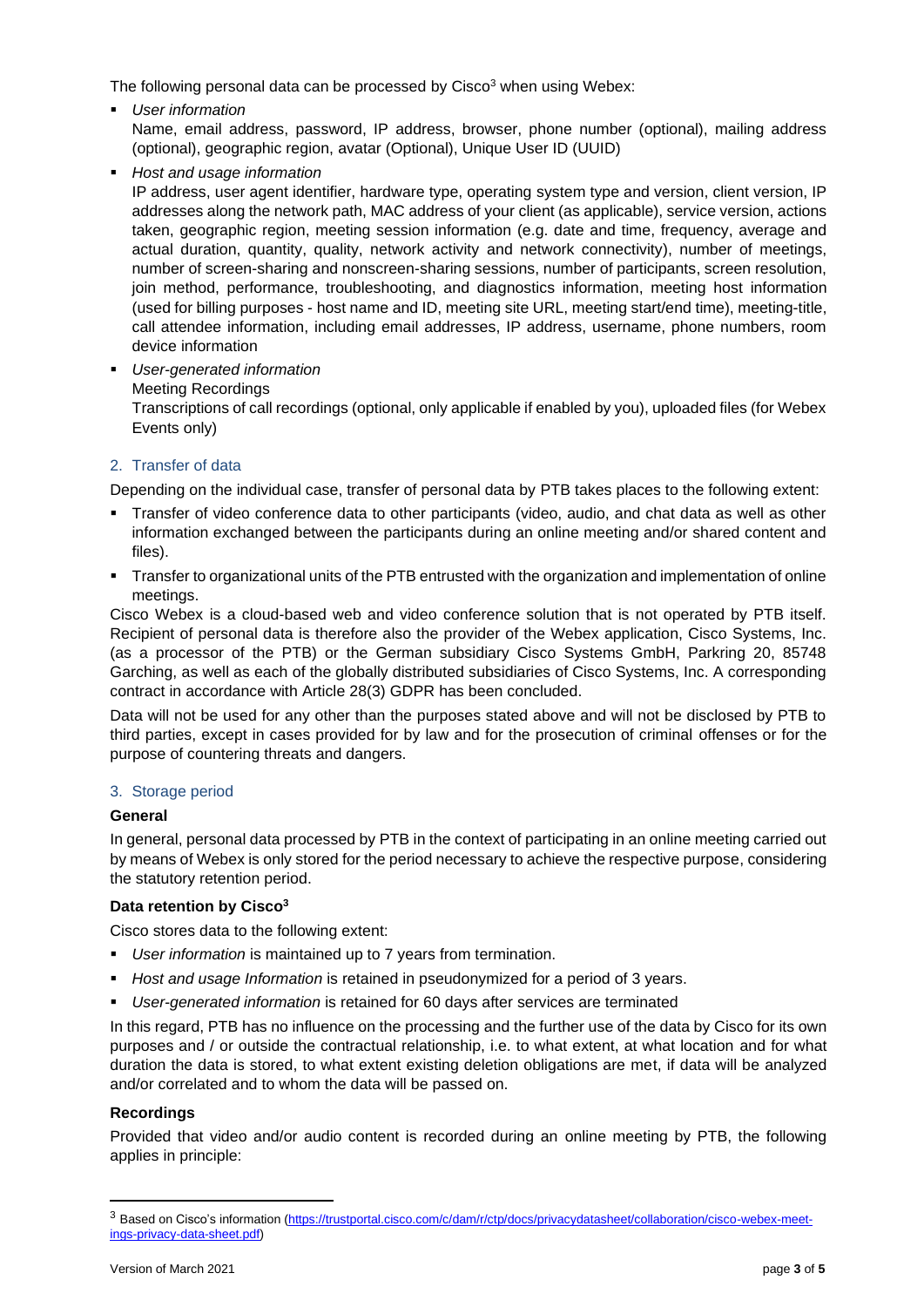- The recording is only stored for the period necessary to achieve the storage purpose, or if and insofar this has been provided for by the European regulators or any other legislator by laws or regulations to which the PTB is subject to or there are contractual retention periods.
- If the storage purpose no longer applies or if a storage period prescribed by the European regulators or another responsible legislator expires, the personal data will be restricted or deleted in accordance with the statutory provisions.
- The criterion for the duration of the storage is the necessity of knowledge of the data to achieve documentation purposes and for securing the results or to achieve other purposes for which the data was collected.

The organizational unit responsible for the implementation of the video conference at PTB will inform you about the specific purpose, the legal basis, and the respective storage duration of recordings.

4. Legal regulations for the provision of personal data; Obligation of the data subject to provide the personal data; possible consequences of non-provision

The provision of personal data in the context conducting an online meeting, initiated by the PTB, is necessary to participate in the respective event. Without providing such data, participation will basically not be possible.

#### **V. Rights as a data subject**

Data subjects may exercise certain statutory rights wherever their personal data are processed. These are in particular:

**RIGHT OF ACCESS**: According to Article 15 GDPR, you have the right to obtain, free of charge, confirmation as to whether PTB processes personal data concerning you, access to this data by means of a copy of such personal data undergoing processing and in particular information concerning the purposes of processing, the categories of personal data concerned, the recipients or categories of recipient to whom the personal data have been or will be disclosed, the envisaged period for which the personal data will be stored, or the criteria used to determine that period and where the personal data are not collected from you, any available information as to their source. When responding to a request for information, PTB will also provide you with any other information stipulated by Article 15(1) and (3) not expressly mentioned in this statement on data protection.

**RIGHT TO RECTIFICATION:** According to Article 16 GDPR, you have the right to obtain from PTB with undue delay the rectification of personal data concerning you or, if applicable, the right to have incomplete personal data completed.

**RIGHT TO ERASURE:** According to Article 17 GDPR, you have the right to obtain erasure of your personal data processed by PTB if the conditions of Article 17(1) are met. This right will - according to Article 17(3) - not apply to processing necessary e.g. for exercising right of freedom of expression and information, for compliance with a legal obligation, for reasons of public interest, or for the establishment, exercise or defence of legal claims.

**RIGHT TO RESTRICTION OF PROCESSING:** According to Article 18 GDPR, you have the right to obtain from PTB restriction of processing for a period enabling PTB to verify the accuracy of your personal data contested by you, and/or in case the processing is unlawful and you oppose the erasure of the personal data and request the restriction of their use instead, and/or when you require the personal data for the establishment, exercise or defence of legal claims, but PTB no longer needs them for the purposes of the processing and hence would need to delete them, and/or when you objected to processing pursuant to Article 21(1) pending the verification whether the legitimate grounds of PTB override yours.

Personal data whose processing has been restricted will, with the exception of storage, only be processed with your consent or for the establishment, exercise or defence of legal claims or for the rights of another natural or legal person or for reasons of important public interest of the European Union or of a Member State. PTB will inform you before any restriction of processing in the above sense is lifted.

**RIGHT TO WITHDRAWAL OF CONSENT:** According to Article 7(3) GDPR, you have the right to withdraw your consent to processing your personal data at any time when and insofar processing is based thereon pursuant to Article 6(1) a) or Article 9(2) a) GDPR with effect for the future. Withdrawal will not affect the lawfulness of processing based on consent before its withdrawal.

**RIGHT TO DATA PORTABILITY:** According to Article 20 GDPR, you have the right to receive the personal data concerning you, which you have provided to PTB, in a structured, commonly used and machinereadable format when and insofar the processing is based on consent pursuant to Article 6(1) a) or Article